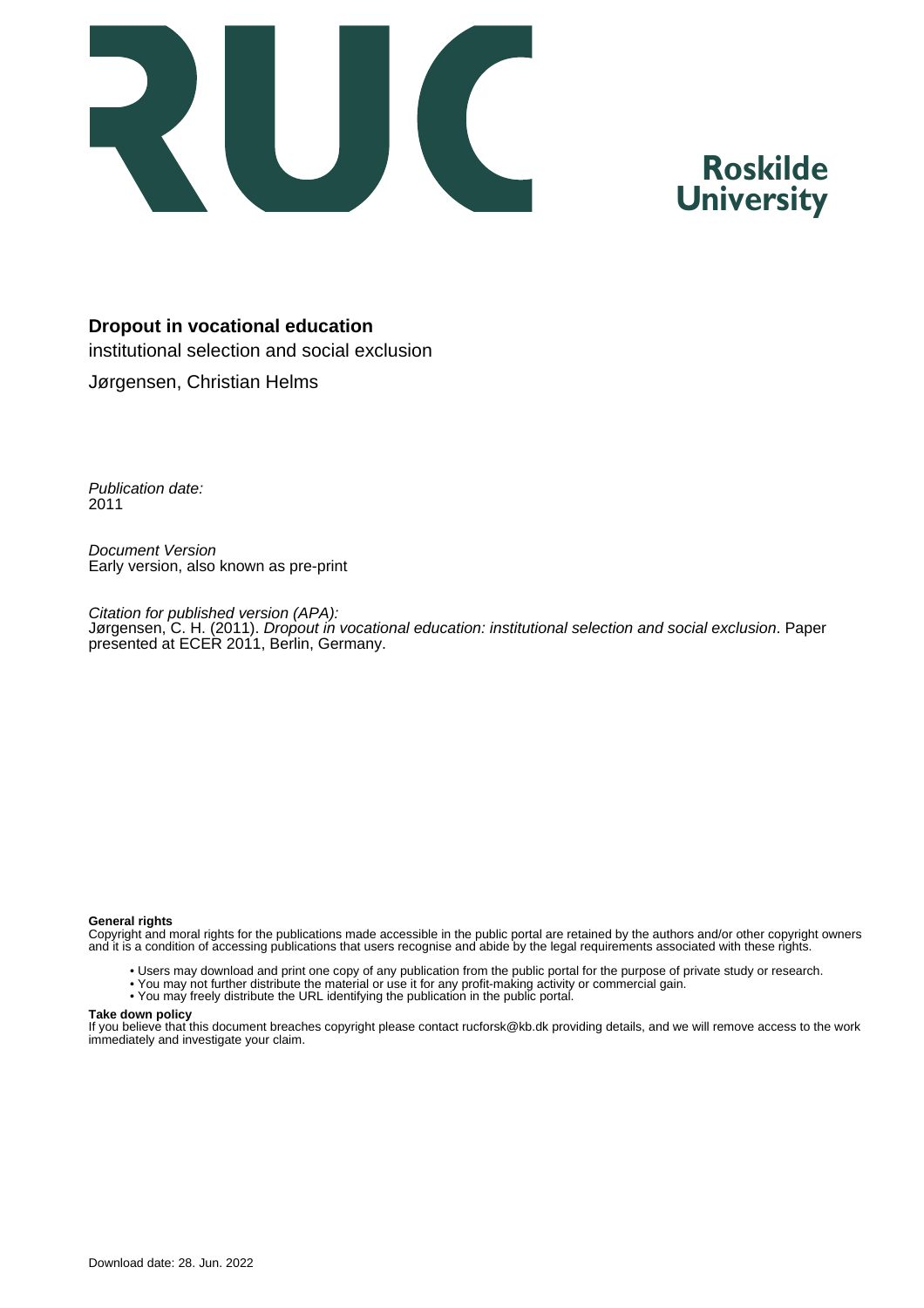**Christian Helms Jørgensen**, PhD, associate professor Department of Psychology & Educational Studies Roskilde University Postbox 260 **Phone 0045 46742923** DK-4000 Roskilde Email: [cjhj@ruc.dk](mailto:cjhj@ruc.dk) Denmark <http://www.ruc.dk/inst10/> Guest professor at Stockholm University, UTEP, Sweden



Paper for the ECER 2011 Conference in Freie Universität Berlin 2011 **ID1339** Network: 2. Vocational Education and Training (VETNET)

Sept  $5<sup>th</sup>$  2011

## DRAFT – work in progress - not for citation

# Dropout in vocational education – institutional selection and social exclusion

## **1. What kind of problem is dropout?**

For the last fifteen years drop out of vocational education has increased significantly in Denmark. Only half of the students, who took up a vocational programme on upper secondary level in 2008, complete it. The lowest retention rates are found in the first school based basic course (½ - 2 year) that precede the three year work based main course in a training placement. In Denmark, like in other European countries, the low completion rate has raised considerable concern on the political level (Jørgensen 2011; Lamb & Markussen 2011). Three reasons are given for considering the high dropout rates a serious problem for policymakers. Firstly, due to the globalisation process many low skilled job are outsourced and few employment opportunities will be open for low skilled people. Secondly, labour market forecast point to a severe deficit of skilled workers in the coming years. And thirdly, education is considered to be decisive for social integration and prevention of social problems. For this reason the government has set a target for getting 95% of a youth group to complete a post-compulsory programme in 2015. Continuing high dropout rates will make it very hard to reach this target and the government has launched a series of measures to increase retention including the obligation for all vocational colleges to make plans for retention and to supervise the students more closely.

This paper builds on a part study that forms part of a larger research project over the period 2009-12 on retention in the Danish VET. It combines qualitative and quantitative methods in an advanced mixed method research design and some first results are published in Danish (Jørgensen 2011). This paper study draws on the author's participation in a review of research on dropout in the Nordic countries (Jørgensen 2010) and field work including classroom observations and interviews with more than 50 students and 8 teachers from seven programmes in two vocational colleges. Some of the students have been reinterviewed over a period of 1½ year in order to map the processes of dropout and retention. It should be noted that there are considerable differences between the various programmes especially the technical and the business programmes. The paper, though, will examine some common issues of selection and exclusion across the various programmes to shed light on how the dropout process in VET takes place. The objective is to provide more detailed and qualified knowledge of dropping out as an accumulative and contingent process that often depends on the interplay of multiple contributory factors (Alexander a.o. 2001; Finn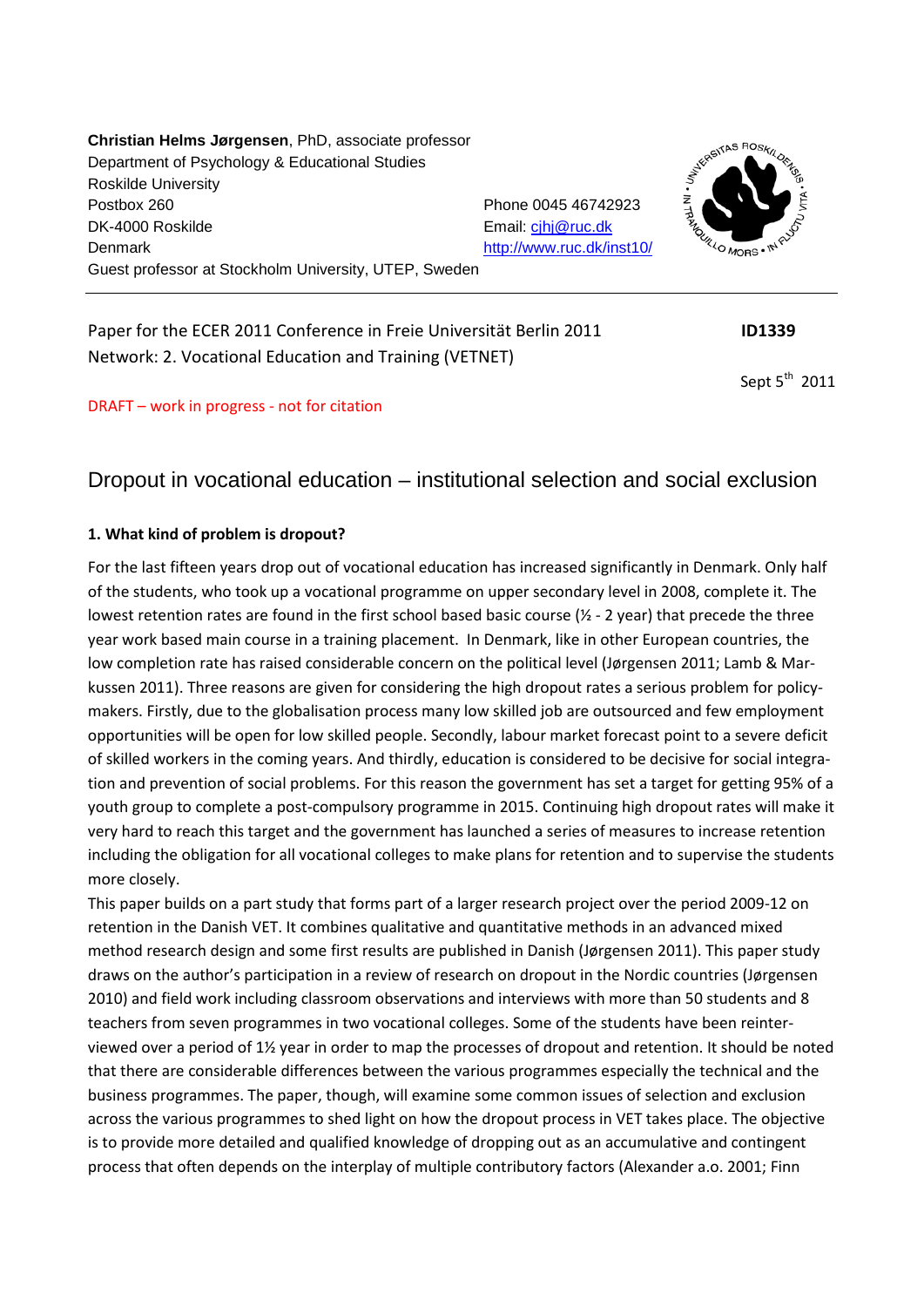1989; Furlong & Cartmel 1997; Hodkinson & Bloomer 2001). This knowledge can hopefully improve the relevance and efficiency of the measures taken to increase retention in VET.

A dominant tradition in research on retention has focused on individual risk factors in the students social background (Lamb and Markussen 2011; Rumberger 2004). In line with this tradition another part of the Danish research project on retention in VET has established detailed knowledge of the multiple social background that contribute to increase the risk of dropping out based on extensive register studies (Jensen & Humlum 2009). This includes a low level of education and low income of parents, living with a single parent and coming from an ethnic minority background. Just as the risk of dropping out depends on the social background, dropout in itself also contributes to social risk in the future. People who dropout and never compete any post compulsory education have a significantly higher risk of unemployment, a low income and a higher frequency of health problems (Andersen 2005; Jensen & Jensen 2005). Though these increased risks are not a result of dropout, it is well documented that dropout adds to other factors that increases the risk of marginalisation on the labour market and a lower quality of life (Lamb and Markussen 2011).

The focus in research on individuals' backgrounds, though, might support a problematic but common conception of drop out as a result of individual deficits. This focus might lead to measures focussing narrowly on '*youth-at-risk*', rather than considering the broader social dynamics that are involved in producing dropout. These include processes of exclusion from the social communities of students and the selection processes involved in the students´ transitions through various educational pathways. In addition, the search for discrete causal factors behind dropout might obscure the complex and contingent processes that result in dropout. Dropout might be triggered by specific events, but is generally a result of an accumulative process that often has started early in basic school (Alexander, a.o. 2001).

The present study aims to understand dropout as a result of the interplay of students' agency, their participation in learning communities in vocational programmes and their handling of the opportunities and risks in the different courses, programmes and pathways of the educational system (Hodkinson a.o. 2007; Hodkinson and Bloomer 2001). The study draw attention to a number of separate, but interconnected dimensions of the dropout process: firstly, the *institutional selection* process that include the separation of students in classes at different levels, assessment through tests and exams, sanctioning of absence and latecoming, giving attention and recognition to students or ignoring them, categorising and positioning students as bright or inattentive or as immigrants, boys and girls, expelling them from individual lessons or from the college. Secondly, we study the social and cultural processes of *in- and exclusion* from the students' social communities inside and outside college. Thirdly, we examine the *market based selection* caused by the skills requirements of the labour market and the students' competition on the market for training placements. Lastly, we will use the term *self-selection* to understand dropout as a meaningful action of young people that results from the students' handling of risks, choices and insecurities related to the transition process. The paper is based on initial analyses and the results should be regarded as preliminary.

#### **2. Dropout and selection in the Danish dual system**

In many ways the Danish education system is similar to the education systems elsewhere in Scandinavia: a comprehensive, public system characterised by an egalitarian and inclusive tradition. This relates to the common type of welfare state that provides universal public support to limit the risks for young people in the transition from education to the labour market (Raffe, 2008). This support takes form of career guidance, state education grants and activation of unemployed youth through education. Andreas Walther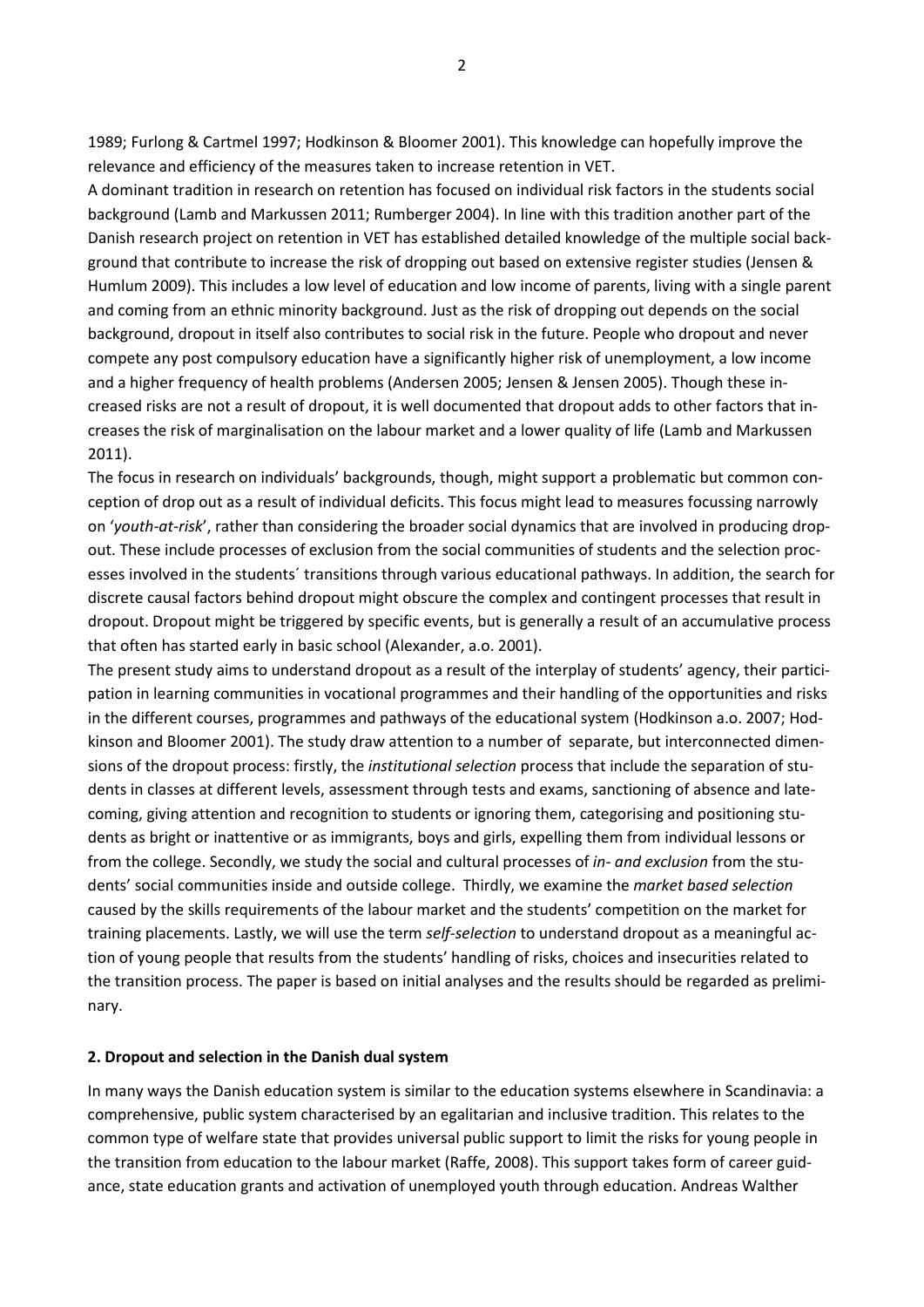(2006 :Table 2) describes the Danish education system as "non-selective" and Niemeyers (2007:p. 126) refers to the Scandinavian vocational education and training programmes collectively as a "school-based system". These descriptions, however, ignore important differences between the transition systems in the Scandinavian countries (Olofson 2008). While Sweden has a purely school-based system, Denmark has a dual system of vocational education, which in many ways resembles the German system. Both countries have a two-track education system consisting of general upper secondary education on the one hand and vocational education and training on the other.

The dual system in Denmark represents a modernised form of apprenticeship, where work-based learning makes up two thirds of the total training period of typically four years. Despite a strong growth in the general programmes of upper secondary education since the 1970s, the vocational programmes continue to recruit approximately one third of a youth cohort. The dual system provides an effective transition to employment with a low risk of unemployment and a high rate of employment (Gangl 2001; Müller 2005; Jørgensen 2008). This is in part due to the fact that the students during their training acquire specific competences that are valued and recognised in the labour market, as well as to the fact that the vocational programmes are structured as sandwich courses that involve a gradual transition to regular employment as an integral part of the programme (Wolbers 2007; Breen 2005). In Denmark around half of the vocational students in the dual system continue their employment in the training company after completing the training contract of typically four years.

However, the downside to the two-track education system is the uneven social selection to the two tracks. There are major differences between the educational backgrounds of parents of students in the Gymnasiums (general upper secondary schools) and parents of students in the vocational colleges. Studies in the present research project show that in the vocational colleges the share of students with parents who haven't completed any post compulsory education is two times the share of similar students in the Gymnasiums. At the same time, compared to vocational colleges, there are four times as many students in the Gymnasiums with parents who have higher education qualifications (Jensen & Larsen 2011; Jæger & Holm 2007). In addition students who start a VET course have far lower chance of enrolment in higher education than students in upper secondary schools, and this indicates that the social inequality in education is sustained by the tracking of the higher secondary level of education (Hanushek & Wößmann 2006). The uneven recruitment to the two tracks means that students in VET have fewer educational resources than students in general upper secondary education. This social selection is one of the main causes of the high dropout rate in VET compared to the Gymnasiums, since it is well documented that a low socio-economic position of parents is a significant risk factor for dropout (Jensen & Larsen 2011).

Nonetheless, the two-track system does have certain positive qualities with respect to socialisation and integration into the labour market (Gangl 2001). The independent system of work based training programmes of VET offers young people who are less academically minded an attractive route to employment. The dual system in Denmark functions not only has a role as a safety net for students who are less academic, the dual system is chosen by many young people as an attractive path to employment. However, at the same time the tracking of higher secondary education reinforces social selection with regard to participation in higher education (Shavit & Müller 2000). Social selection occurs not only during the transition from compulsory basic school to the two tracks of higher secondary education. The growing dropout rate in VET programmes indicates that increasingly social selection happens within the VET programmes in the processes that result in a division between students who complete their course and students who drop out. Three decades ago a decisive social selection took place after the completion of the basic school at the 9<sup>th</sup> grade, when more than a quarter of a youth group went directly unto the labour market (Ørum 1981). Over the years an increasing number of students are continuing in education after completion of compulsory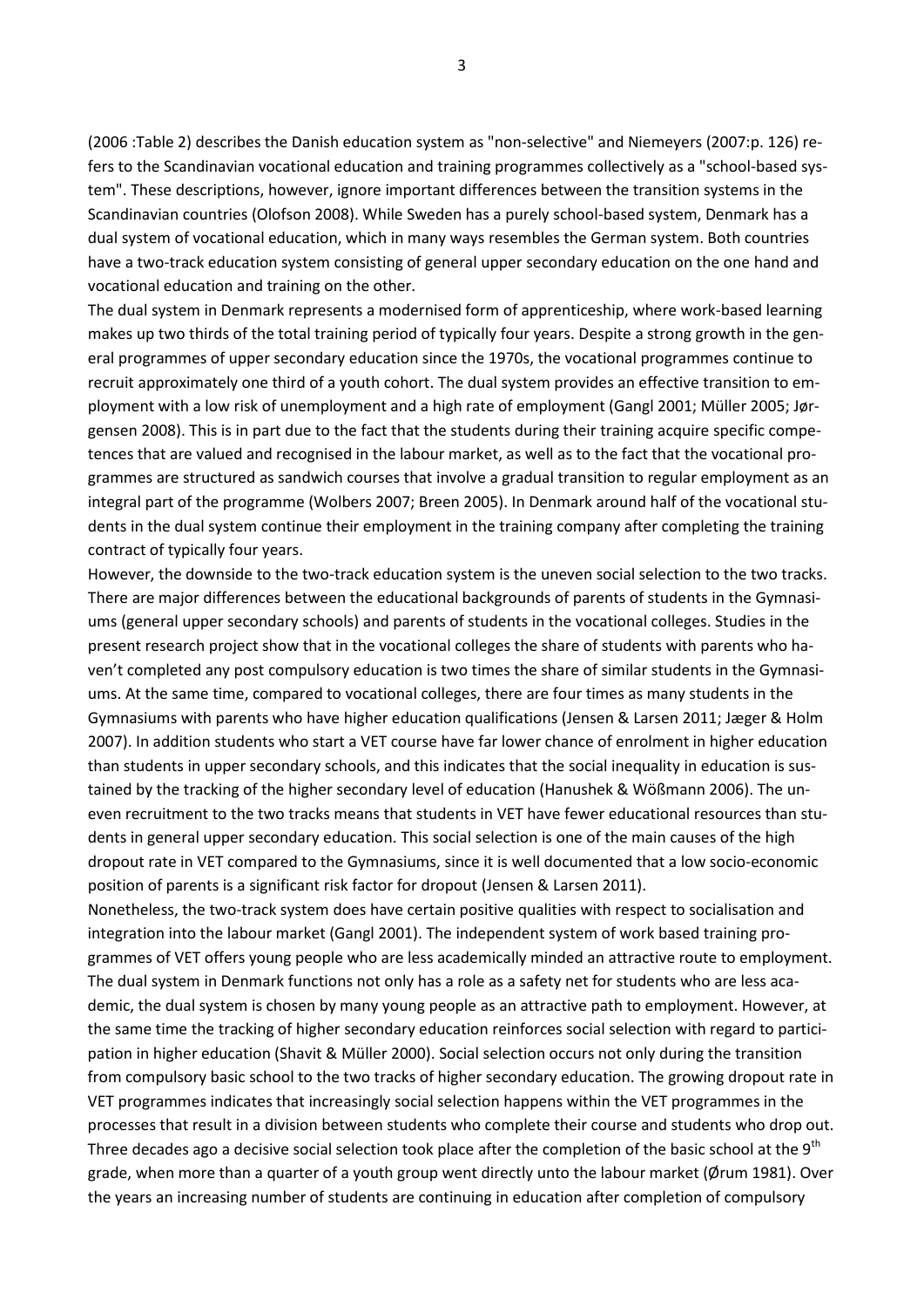education: today 96% of all young people start an education programme at higher secondary level. However, at the same time, less than half of all young people who start on a VET programme in Denmark actually complete their course. Dropout rates have been rising steeply since the mid-1990s (Munk 2011; MoE 2009:71). Very few young people enter the labour market directly after the compulsory level and it has become the norm among young people from all social strata to continue in higher secondary education. Nonetheless, the proportion of students who do not complete an education programme has remained overall unchanged since 1995 despite the fact that there have been many initiatives to reduce this so-called remainder group. More young people now embark on a secondary education course, yet a greater number drop out. This indicates that a bigger part of the social selection has moved inside the VET programmes and that the selection takes place in the division between students who complete the programme and those who drop out. In the light of this development, it is important to examine the processes that result in students dropping out of vocational education despite the official goals and the extensive efforts of the government and VET schools to ensure that everyone completes an educational program at higher secondary level.

#### **3. Efforts to counteract students dropping out from VET programmes**

The strong political interest in reducing the dropout rate in VET programmes has primarily focussed on the students who drop out in order to find out what characterises this group. This effort is meant to make it easier to interpret the signs when a student is not faring well and to take measures to increase the support for a student to complete his or her course. However, it also means that dropping out is put down to the students' deficits and problems: their lacking discipline and skills or their messy family circumstances. As a result, the effort to reduce the dropout rate is focused on compensatory measures to support the "weak", "vulnerable" or "deviant" students. This means that the dropout problem is becoming individualised and attributed to the students, who are to be helped through special measures. This is particularly evident in VET schools, where countless special measures have been implemented to support this group of students: mentors, coaches, advisers, counsellors and social pedagogical measures. However this can prevent the dropout problem from being attributed to and dealt with in other areas: teaching, class sizes, teachers' competence, education policy, shortage of placements – or the social deprivation and problems that are documented to increase the risk of drop out.

A shift from placing the dropout problem with the individual students to placing it with the educational system is particularly relevant in the case of the VET programmes. Their structure has certain inherent characteristics which increase the risk of students dropping out. The first of such characteristics is that VET programmes are based on training in companies, and the availability of placements greatly depends on the state of the economy. For this reason, the problem of training places has been one of the most important causes of dropout rates since 1972, since which time students have been allowed to start a course without having secured a training contract with a company in advance (Sørensen et al. 1993). The students´ insecurity concerning their access to at training placement reduces their engagement in the course and a significant number of students discontinue their basic training. This kind of dropout is in the most cases not in itself problematic, since the majority of students switch to another basic training course, in some instances after they have spent some time in the labour market. Almost every fourth student who starts basic training has previously attended another course and this has helped them to become more determined on their choice of program. But some dropout several times, and analysis of register data has shown that shifts by themselves do increase the risk of never completing any post-16 program (Jensen & Larsen 2010).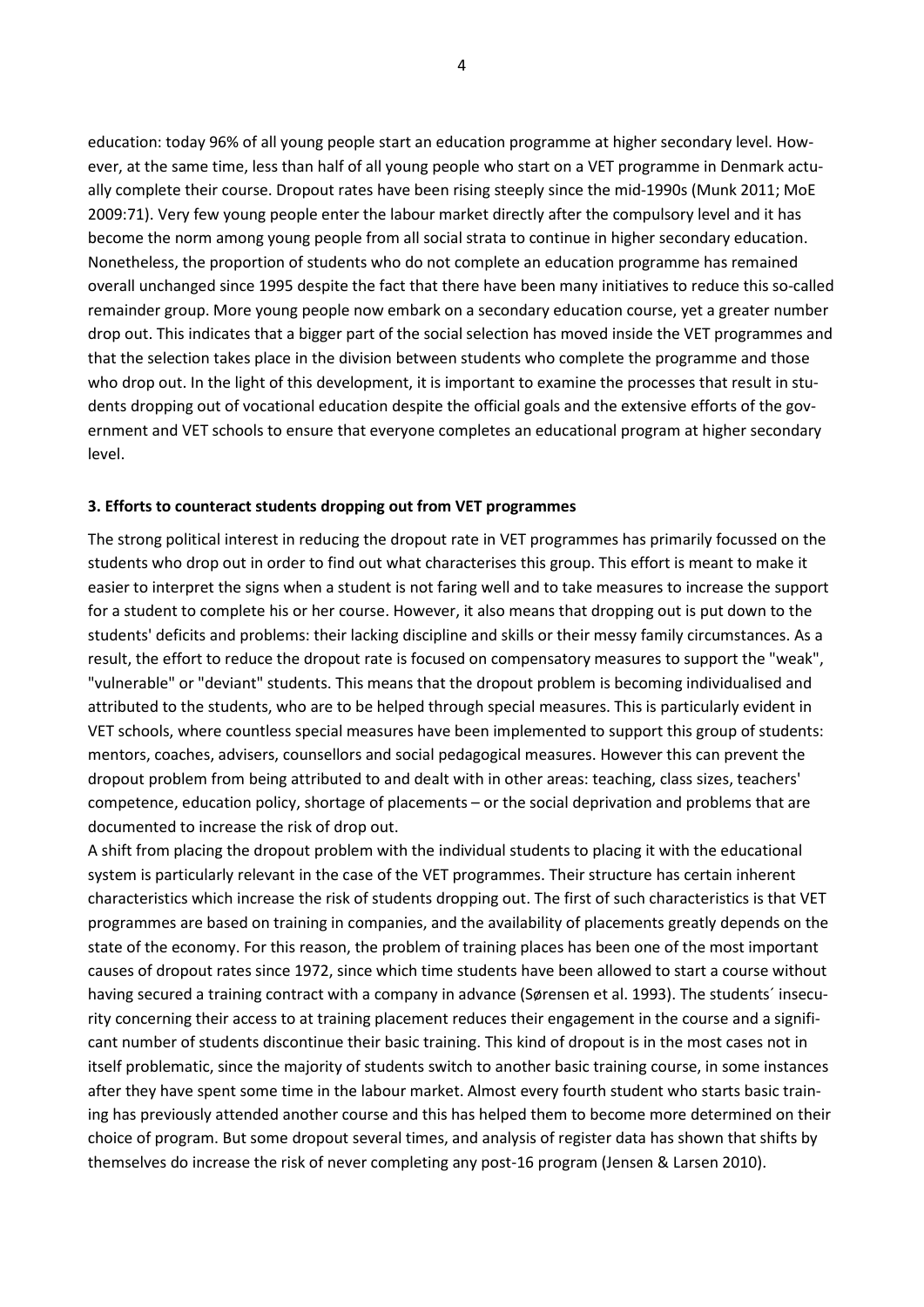Another inherent risk lies in the dual-system structure of VET programs. In addition to the transition from lower secondary school to vocational college, the dual system involves yet another transition from the school-based basic course to the work-based main course of training in a company. While students in the Gymnasiums normally stay in the same class group and in the same environment for three years, VET students have to change their social environment after six months to two years. These transitions mean risky shifts in status involving a change in social environment and a heightened dropout risk (Heinz 2001). A third risk inherent in VET programmes is the double pressure on the students arising from both the demands of policy makers and of the labour market. Policy has succeeded in making almost every youth enrol in a post compulsory program. This means that at one end of a VET programme is a significant group of academically weak students start the basic school-based training. At the other end of the  $\frac{1}{2}$  - 2 year course the students have to get hold of a training contract with a company, which generally makes high demands on their apprentices´ social skills and knowledge. A significant number of students have poor prerequisites for entering a workplace, including some who start a VET course because they have no choice. Schools and teachers are thus faced with a dichotomy in that they have to accommodate these students' needs on the one hand, and, on the other, have to send qualified students to companies that have high demands with regard to efficiency, quality and competence. This dichotomy results in tensions inside the vocational colleges between the most committed and engaged students and the most uncommitted students. In addition it results in teachers tolerating a group of uncommitted students in the classes, while concentrating on the most committed and especially on those who have a training contract. The dichotomy serves to widen the gap between education policy rhetoric and schools' official policy, and the reality which teachers and students experience on the ground with regard to the basic school-based training. This policy context will be explored in the following.

#### **4. The policy context of dropout in vocational education**

The present political interest for the dropout problem could indicate that it is a new problem in vocational education. A historical study (Jørgensen 2011) shows, though, that it has been a travelling companion since the first law on apprenticeship in 1889. Here it was stipulated that *"When an apprentice has left the apprenticeship without justified reasons, he can be brought back by the police if the master in 14 days makes a petition of this"* (§13). This legal provision was introduced to guarantee to the employers that the effort invested in training a new apprentice in the first period would be compensated by the benefits of the productive work of the apprentice in the last part of the training period. Though dropout today is no longer a matter for the police the last 15 years has seen a growth in the demands by public authorities on all young people to either be in employment, training or education. This is expressed in the norm, which has become more common throughout society, that compulsory schooling is not enough. But it is also articulated in the active labour market policy that was implemented from 1993 onwards (Møller & Lind & Hansen 2008). As a consequence the period of eligibility for social security has been shortened, and the demands on unemployed youth to be in education or training have become tightened (Andersen & Svarer 2007). The last measure from 2010 made it possible for social authorities to sanction financially parents of a child who do not comply with the personal educational plan that all young people have to work out in the last classes of the basic school. This and other measures are part of the political efforts to make 95 % of a youth group complete a post compulsory programme of education. This contributes to a very low youth unemployment in Denmark compared to the rest of Europe. But at the same time a significant share of the students who enter the basic courses in the vocational colleges do this without being very committed. This is quite likely one of the reasons why the rate of dropout in vocational education has grown since the mid-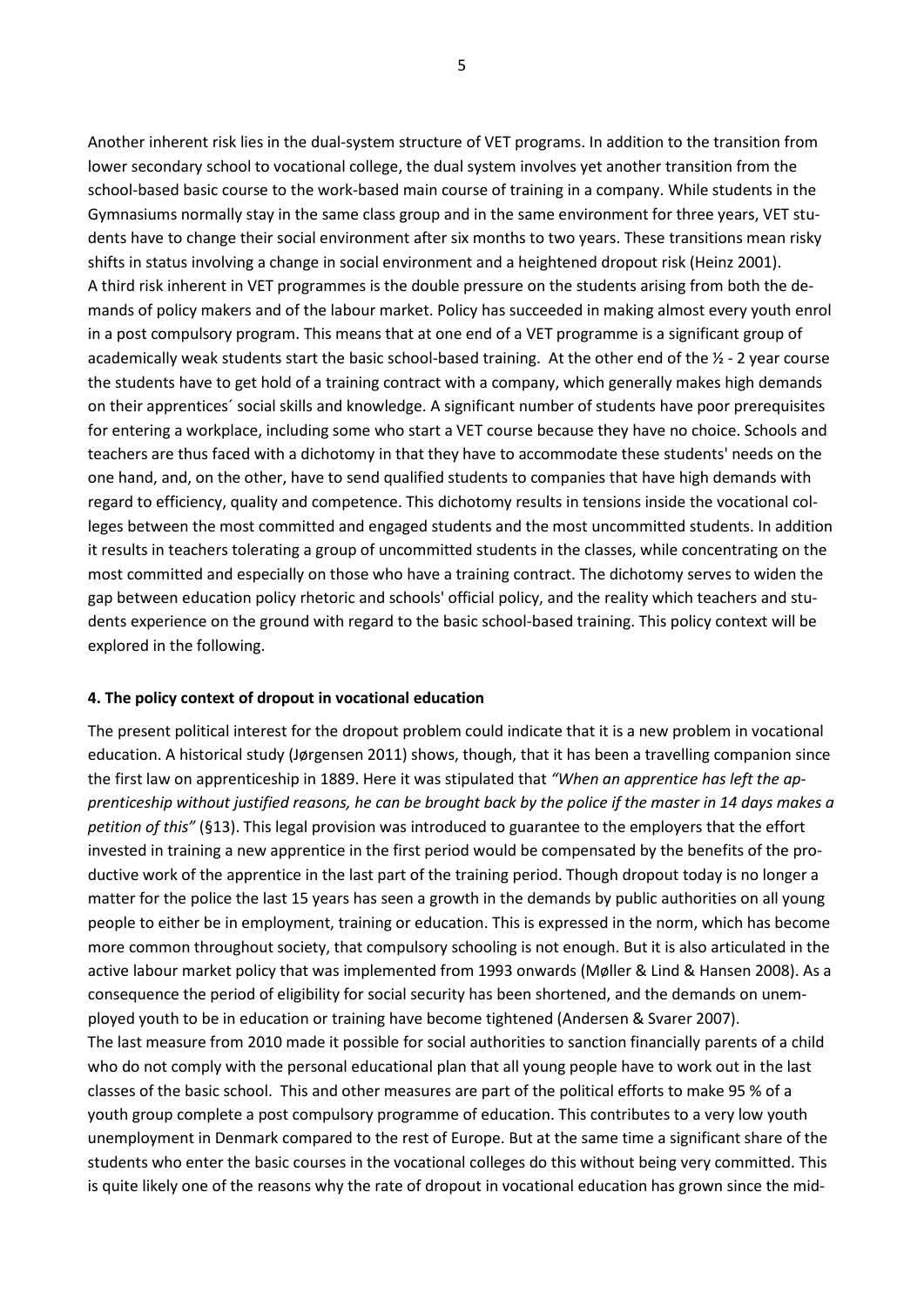dle of the 1990s, though no clear evidence on this is available. The general picture shows that a growing share of each youth cohort has taken up post compulsory education, and at the same time a larger share has been dropping out.

For students to be coerced or directly forced into an educational programme or to be unclear or ambivalent about their choice does not necessarily imply that they will drop out. The process of making educational choices today is much more open and reversible than earlier (Antikainen & Kaupilla 2002). The formal educational opportunities available for young people today are much more abundant, and at the same time the educational experiences of the parents are less useful due to the rapid changes on the labour market and in the educational system.

As a consequence many students start a vocational programme as an act of trying out the opportunities in the educational system and testing their own interests and abilities (Brown a.o. 2011). Many students develop an interest and engagement and a vocational identity especially during the training placement, where they interact with adults and can get recognition in a community of skilled employees. But many others don't get engaged and after a while drop out or shift to another programme. The main reason for choosing a vocational programme given by students themselves in two large surveys is their interest in the occupation. And the reason given for dropping out as well is that they have lost the interest in the programme (DCUM 2006; Brown a.o. 2011). And most of the students who drop out don't consider it as something negative or as a failure. They have tested their interests and learned what in kind of occupational programme they do not want to stay on. And most of them shift to another programme and maybe yet another – but eventually complete one. But a minority of students never complete any program and their progressive disengagement in education is at the core of the dropout problem.

The act of dropping out of vocational education cannot adequately be seen as only a negative and stigmatising occurrence as is often the case in the political discourse. In this discourse dropout means increased costs for extended school to work transitions and a risk of scarcity of skilled labour in the future. According to this economic interest young people should take the direct path through the educational system and complete their studies in the shortest time possible. But in the lives of individual students dropping out of education can have many diverse meanings and consequences (Hodkinson & Bloomer 2001). It seems more reasonable to examine the increasing dropout rate as part of a new pattern of extended school to work transitions where a significant share of young people don't follow a linear trajectory from school to work, but instead try out a number of different opportunities before they complete a programme and enter the labour market. This means that it makes sense not to focus too much on dropout, but to consider the opportunities for re-entry in the educational system (Evans & Niemeyer 2004). In addition young people's choices and preferences are often more guided by the pursuit of personal interests and the quest for something that they feel is meaningful than by economic goals or employment security (Dwyer & Wyn 2001). As a consequence research should be careful, firstly, to consider for whom dropout is a problem and what kind of dropout is a problem and, secondly, to distinguish between the individual occurrence of a dropout and the accumulative process of leaving the educational system permanently.

#### **5. Individualisation of the dropout problem**

There is a growing diversity of students in Danish VET with regard to their age, ethnicity, engagement, prior learning and educational attainment. At the same time many young people show less devotion to the duties of work of earlier generations and have higher expectations for work and education to be personally meaningful and engaging (Dwyer & Wyn 2001). In the 1990s the 'increasing individualisation' of youth was seen as the major reason for the growing drop out problem of vocational colleges. The diagnosis was that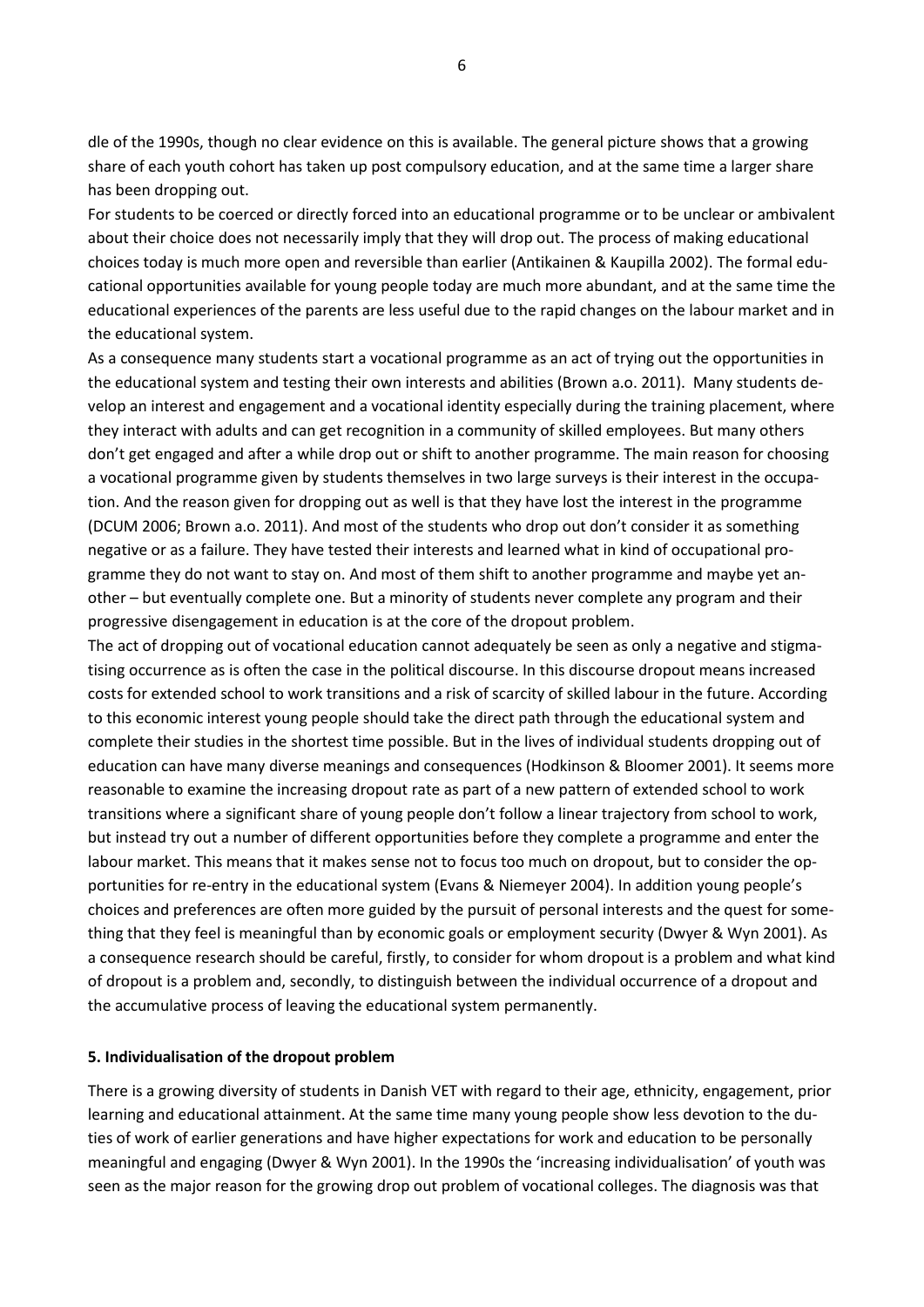the standardised courses and fixed pathways of the dual system did not match the growing diversity among the students. This thesis of individualisation of youth formed background to a radical institutional individualisation.

The reform in year 2000 entailed the introduction of the so-called 'personal education plan' that gives a broader scope of opportunities for choice of subjects and flexible organisation of content and duration of the school based basic course. At the same time it became possible in many colleges to start at any time during the year. Earlier the colleges only started new classes once or twice a year, and thus dropouts had to wait and maybe become disengaged. The intention of the reform was *"that the increased opportunities for adjusting the programmes to the individual requirements of the students will make the voc programmes more attractive and reduce dropout"* (MoE 2001). In cooperation with the college each individual student should draw up a personal education plan that would tailor the program to their interests and requirements. Instead of directing students with learning disabilities to special programmes they should be offered relevant tailor-made courses inside the main programme. This was introduced in connection with a shift in the pedagogical thinking in the direction of a more student centred form of teaching. The students were expected to take a greater responsibility for their own learning processes and their personal education plan. Policy though was not consistent or uniform in this area. As described above, the active labour market policy increasingly made it an obligation for all young people to be in education, training or employment. But since access to employment and training placements has become restricted, taking up a basic course in vocational college was the only choice left.

In the years following the reform the intentions of reducing the dropout ware not fulfilled. One reason for this was that the flexible and individualised courses weakened the social relations of the classes and raised the requirements on the individual student to hold on to his or her education plan. The committed students could benefit from the flexible structure, but students who were less engaged or unclear about their interests got less support from a stable peer group and a fixed course plan. Many stakeholders in and around the dual system claimed that as a result of the flexible and individualised courses there was an increase in the dropout rate, and this was confirmed by the official statistics and research (Koudahl 2005). I will give example from my interview with a 17 year old boy who completed his basic course in a mechanic programme with flexible intake, but then dropped out and was employed in a supermarket as I interviewed him the second time a year later.

*"We entered this 32 week course and it was all chaos, because we were thrown into a class that was already running. So, they were twelve weeks ahead of us. So we were far behind, but we were told that what they had learned, we would get that later on. So we were just to follow up on what they´d had. But they had almost completed, so we weren't with them for a long time. So at the same time as we should learn those things, we had to learn new people (...) and that was very hard."* 

A bit later he tells that he had to shift to yet another class before he completed, and of the 25 students that started this course, only eight completed. Most likely those who completed were the most self-reliable and committed students, who were able to hold on to their own plans and to a group of fellow students to support them. And those who dropped out were most likely the less committed students that the reform aimed at retaining in the programme. The chance of completing came to depend more on the informal processes of in- and exclusion in the social groups and communities of students.

Another consequence of the reform was that the main responsibility for the dropout problem shifted from the college and the teacher to the students, since the students had been given considerable responsibility for designing their own educational plan and holding on to it. The institutional selection of students by the college and the teachers was to some degree replaced by the *self-selection* of students. They were to follow an individual pathway and choose the subjects and the levels they wished to pursue. If they could not man-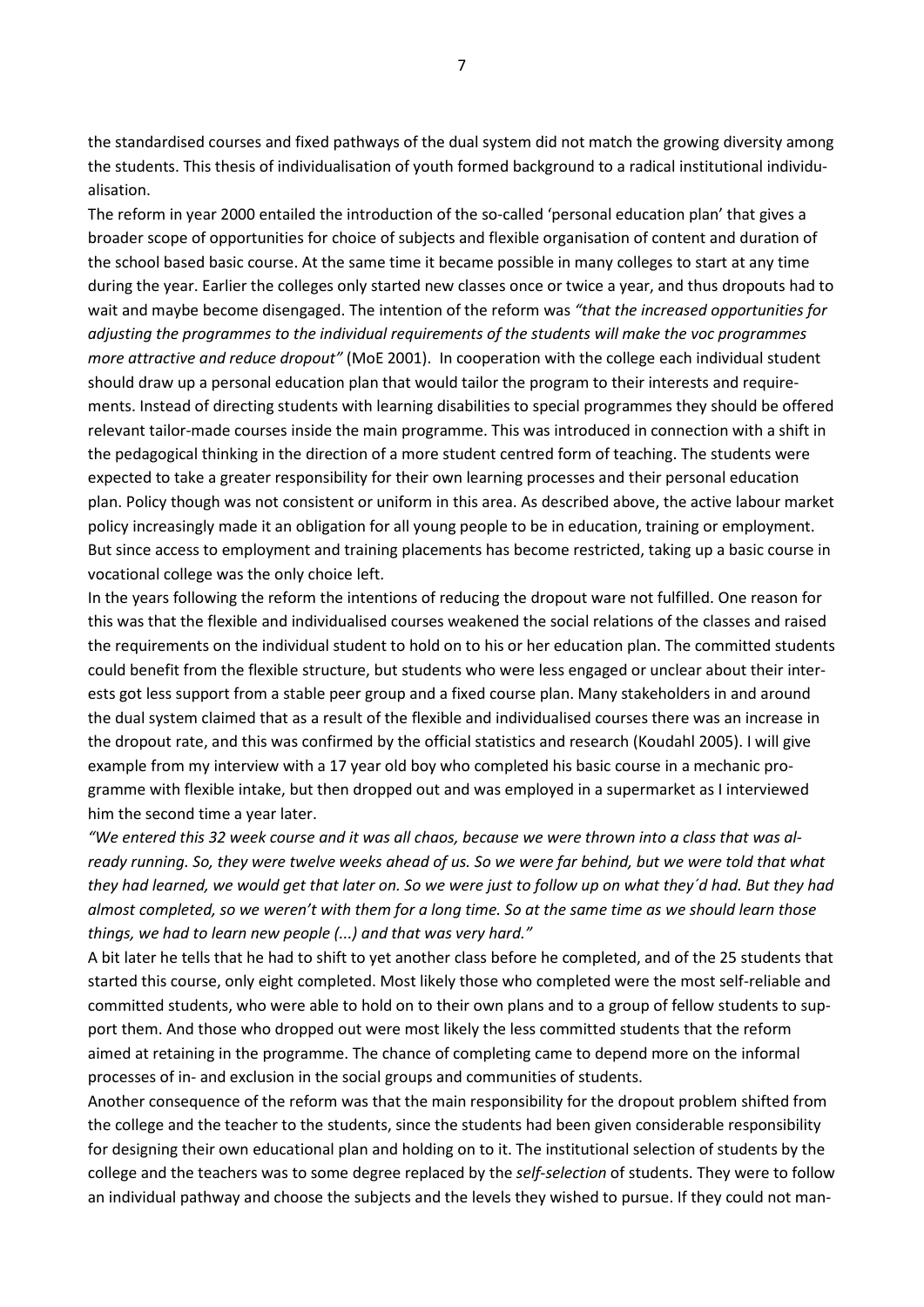age it and dropped out, this appeared increasingly as an individual choice. Furthermore the dropout problem became more socially invisible since the structure of stable classes had weakened and it was less clear for the students who of their mates were just following another course and who had dropped out. In addition to this new type of individualisation the dual system places a great responsibility on the individual student for acquiring a training placement. VET schools generally take in all students who seek a place in the basic course of  $\frac{1}{2}$  - 2 year duration. And it is the task of the colleges to ensure that students are able to start a 2-3-year placement with a company, where the students continue their training and complete their apprenticeship. However, the supply of training places varies depending on the state of the economy, and the companies by no means accept all students who seek a placement. In summer 2010, one third of all students who had completed their basic course did not have a training placement in a company and thus could not continue their education in a normal way.

The students' competition in the market for training places promotes a process of selection in the basic courses, where teachers' selective attention and recognition of students interact with the students own inand exclusion of each other in their groupings. This affects especially ethnic minorities who do not have access to social networks that can help them to acquire a training place. My interviews show that many students accept that they themselves have the main responsibility for finding a placement. Due to the shortage of placements many students don't succeed, and this is one of the main reasons for dropping out of vocational education. The gap between demand and supply on the training market has been an almost permanent malfunction of the dual system, since the reform in 1976 that allowed students to start in the first school based part of a vocational programme without having a training contract with a company in advance. During the basic course the students have to find a training placement. The students' competition for placements result in a market based selection that is often perceived as an personal failure and thus individualised.

The institutional individualisation of the reform in 2000 did not succeed in increasing retention in vocational education, though it probably did meet the interests of the most committed students of having more individual choice. But the individualisation of the pathways was reported to increase the risk of dropping out for some of the most vulnerable students who needed more scaffolding and structured pathways (Koudahl 2005; Jensen a.o. 2009). The years following the reform saw an increase in dropout rates in the basic courses from 20% to 30% (Munk 2011). A lesson to be learned from this is that policy interventions can have multiple, unintended consequences (Jørgensen 2011). National policies are often based on simple assumptions concerning the problems to be addressed and favour simple and standardised solutions based on 'best practice' and evidence. Dropout, though, is no simple problem, and thus policy measures have no uniform effect on the problem. Introducing more flexible and individualised courses did increase retention for some students but at the same time increased dropout for others depending on background of students and the way the reform was implemented in the vocational colleges. As dropout have multiple and complex causes, policies based on simplistic policy assumptions run a high risk of failing due to unintended consequences (Hodkinson & Bloomer 2001). As a consequence it would be more useful to conceive of the dropout problem as involving various dilemmas that must be coped with according to contextual conditions and opportunities – and thus requiring more professional knowledge than best practices.

#### **6. Institutional selection and dropout**

The increased dropout rate following the reform in 2000 resulted in widespread criticism (Koudahl 2005), and consequently a reform in 2007 rolled back part of the institutional individualisation and flexibilisation. Going back to the state before the reform was not possible, since this would not solve the dropout prob-

8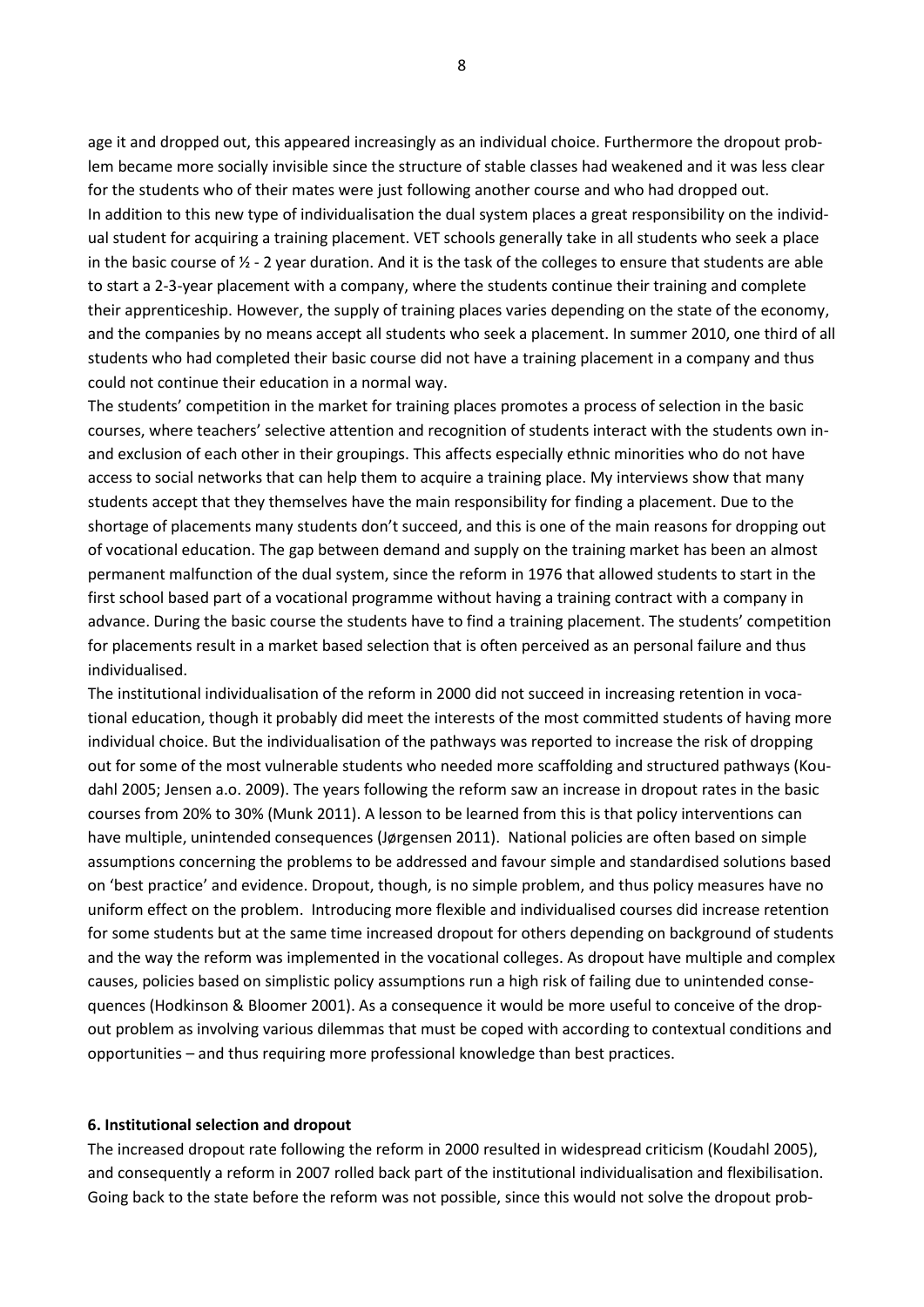lems and the challenges related to an increasingly diversified group of students. The solution was to replace the individual differentiation with an ability based division of school classes. All colleges were required by the Ministry to assess the prior learning of all students when they entered a vocational programme and to offer special basic courses for students with weak qualifications. This assessment would be used for the students drawing up their personal education plan and for placing the students on the various courses with different levels. In my study I found that in three of the most common programmes the students were divided in ability based groups at three different levels and lengths: one fast 'elite' class for the most committed and experienced learners and for those who have a training contract with a company; another class for the 'average' students and a third 'extra class' for the weak learners who were to go through an extended course.

There were signs the students perceived of these classes as being hierarchically ordered, but generally the students in average and fast classes were satisfied with the class they were in and found that it was the right place to be. For example students in one of the 'normal' classes emphasised the advantages of having more time to go deeper into the vocational subjects and improve the quality of the tasks they were given – and to criticise the arrogance of students in the 'elite' programmes.

To divide students with very diverse qualifications and ambitions in different classes can make it possible to adjust the curriculum, teaching methods and progression to the specific requirements of the students and give them positive learning experiences. The learners can feel more confident among classmates with similar qualifications as themselves and thus develop self-confidence and engagement. And this can improve retention especially for weak learners, who might feel exposed in a class with experienced and fast learners. But the assessment, categorising and selection of students also seemed to have negative effects. In three of the programmes studied I found signs of a stigmatising effect of being in a special class for weak learners. This was for example expressed in this way in a group interview with three men in a normal class in a programme in the building trades:

Interviewer: *"Did you yourselves choose the class of 30 weeks that you are in? "*

S1: *"No, but the teachers here, the first two weeks, this was kind of a test (laugh) kind of to see the attitude, how it was. And then we were divided in the different classes. Nothing racist, but all the immigrants are in that 30 plus class. I don't know why, but then they don't take it serious any of them."* 

S2: *"Or those who like to smoke a joint in hedge are over there, I think"* 

S1: *"Yes, it is the junkies and the immigrants in that class".* 

They also complained about the turbulence and trouble in the 'extra class' that made the teachers spend more of their time on this class and neglect their own class. Many of the students complained that the teachers did not have enough time to make instructions and described how they had to compete for the teachers' attention and advice.

There were thus indications that it had in itself a negative effect on students to be placed in a class for weak learners as the students positively identified with their own class and made negative demarcations to the other classes. Some of the students in the extra class, though, did not identify with their class. One of the students in an extra 12 week class in the programme for mechanics said:

S3: *"Well, these 12 week courses are a bit, … the students in the other classes look down at us, so we should look up to them . So we are being mocked by being in the 12 week class"*

Question: *" is it meant friendly or is it malicious?"* 

S3: *" Yes, both".*

In another vocational college in our study there were no signs of a stigmatising effect of being in an 'extra' class (Tanggaard 2011). On the contrary since the students here got more attention from teachers and a classroom with more facilities that appeared more 'homely' students considered this class as more attrac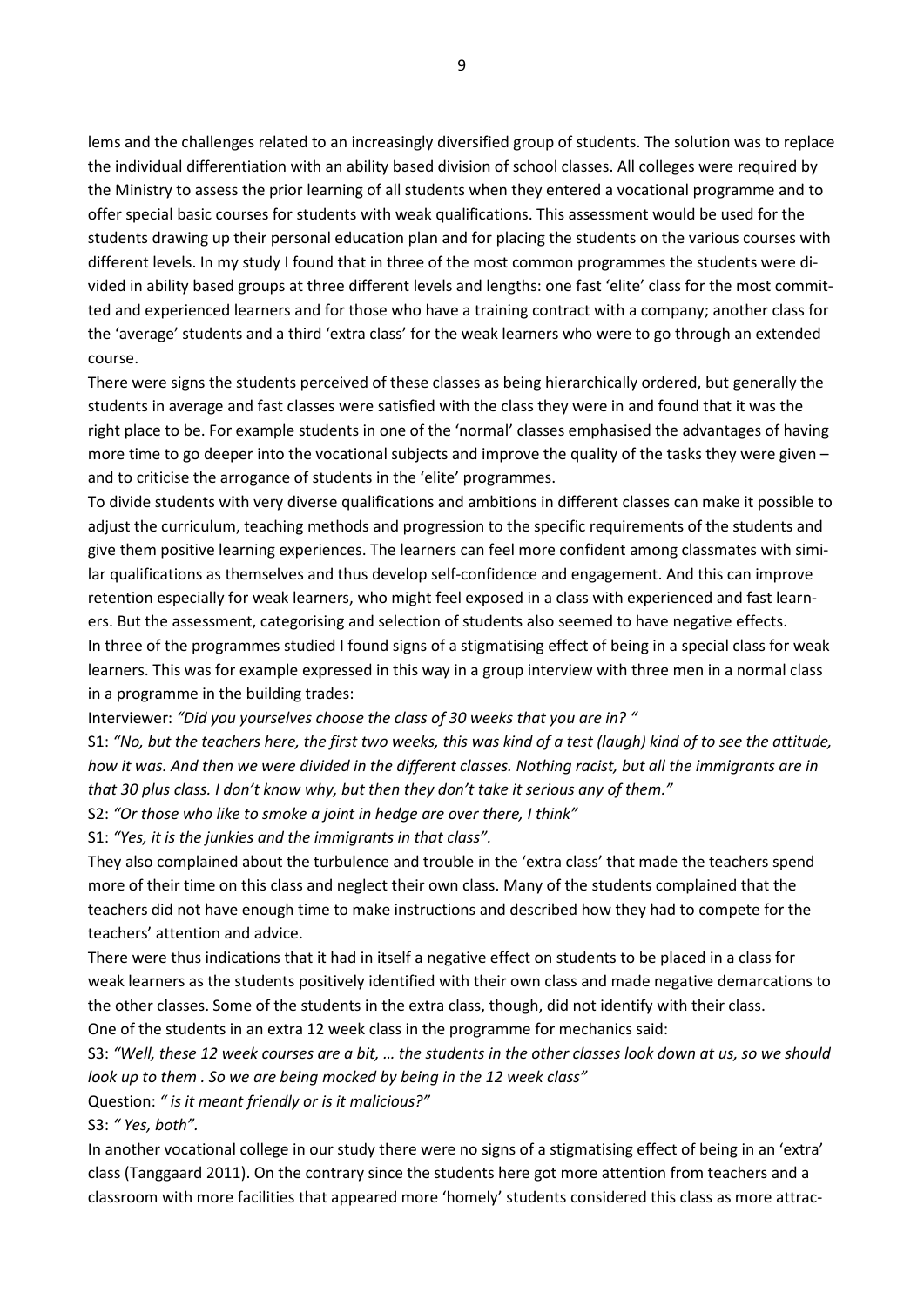tive than the normal class. In a third college I studied placing students in the lowest ability class was used as a penalty on students who broke the rules or had too much absence from school, which increased the stigmatising effect of being there. These findings indicate that the self-fulfilling nature of categorisation and its stigmatising effect is no necessary effect of forming ability based groups and classes; it depends on how the college and the teachers handle it.

Another observed reason why the division of students in ability based groups run a risk of being selffulfilling is that classes at the low ability level are assigned with teachers with poorer qualifications and that these teachers place lower expectation on students in these classes. My student interviews in a business college indicated that this was a problem. One student complained about the uncommitted teaching and absence of teachers – which observations confirmed. In his class the vocational teacher had been replaced with a social pedagogue with a rough appearance who was assumed to be better handling the 'difficult' students. In addition in ability based groups there is a risk of negative peer group effect when the least engaged and motivated students are placed in the same class. One of the students in this 'extra' class mentioned said:

*"We are kind of a group that want to go back to a normal class. And then you have those who just 'fool around, fool around', right? It is like divided in two groups." "It is so that sometimes you jump on to their bandwagon, you get engaged, it is not too often you get involved, luckily. But of course sometimes you become not so concentrating, so you cannot make a good assignment."*

This and other interviews indicate that groups that are separated and categorised as 'less able' or 'losers', can develop a common anti-school culture (Willis 1977; Frosh & Phoenix & Pattman2002). This culture can be interpreted as part of the students' subcultural resistance to the dominant norm of the college that will increase the students' risk of dropping out of education. Our studies show that dividing the students in ability based groups in some instances might help students in risk of dropping out by adjusting the teaching and giving attention to their personal problems or learning disabilities. But it might also be demotivating to be positioned as a 'weak learner' and it can reinforce an anti-school culture through a peer group effect that increases their dispositions to drop out.

### **7. Social exclusion and dropout**

Young people have many diverse reasons for participating in education: their interest in the subject, the ambition to get into an occupation and become somebody (Colley a.o. 2003) or to have friends, get social recognition and belong to a social community. Many of the students tell about the informal groupings and social relations that develop in the classes often basically on the basis of gender, ethnicity, age and earlier friendship. Some of these groupings were very visible during my observations in classes as well as in the cantina and the schoolyard. From the description of the students these grouping were not very exclusive or hierarchically ordered, just different in styles, interests and norms, for example boys and girls. Some though mentioned that students were assessed according to their 'popularity' in the class, where some were higher and others lower on the scale. It seemed important for students' inclination to stay on in college that they were in a social group, were accepted and had friends they could trust, talk to and have fun with. One student for example was early in the school year isolated following after a conflict on an introductory tour of the class to Berlin. He described his situation as 'being different` from his classmates, and when I came to interview him the second time in college, he had dropped out.

More important for the risk of dropping out was the informal groupings based on students commitment to study, their vocational skills and their prior acquaintance with the occupation. The interviews revealed that students often divide themselves into two groups consisting on the one hand of the most uncommitted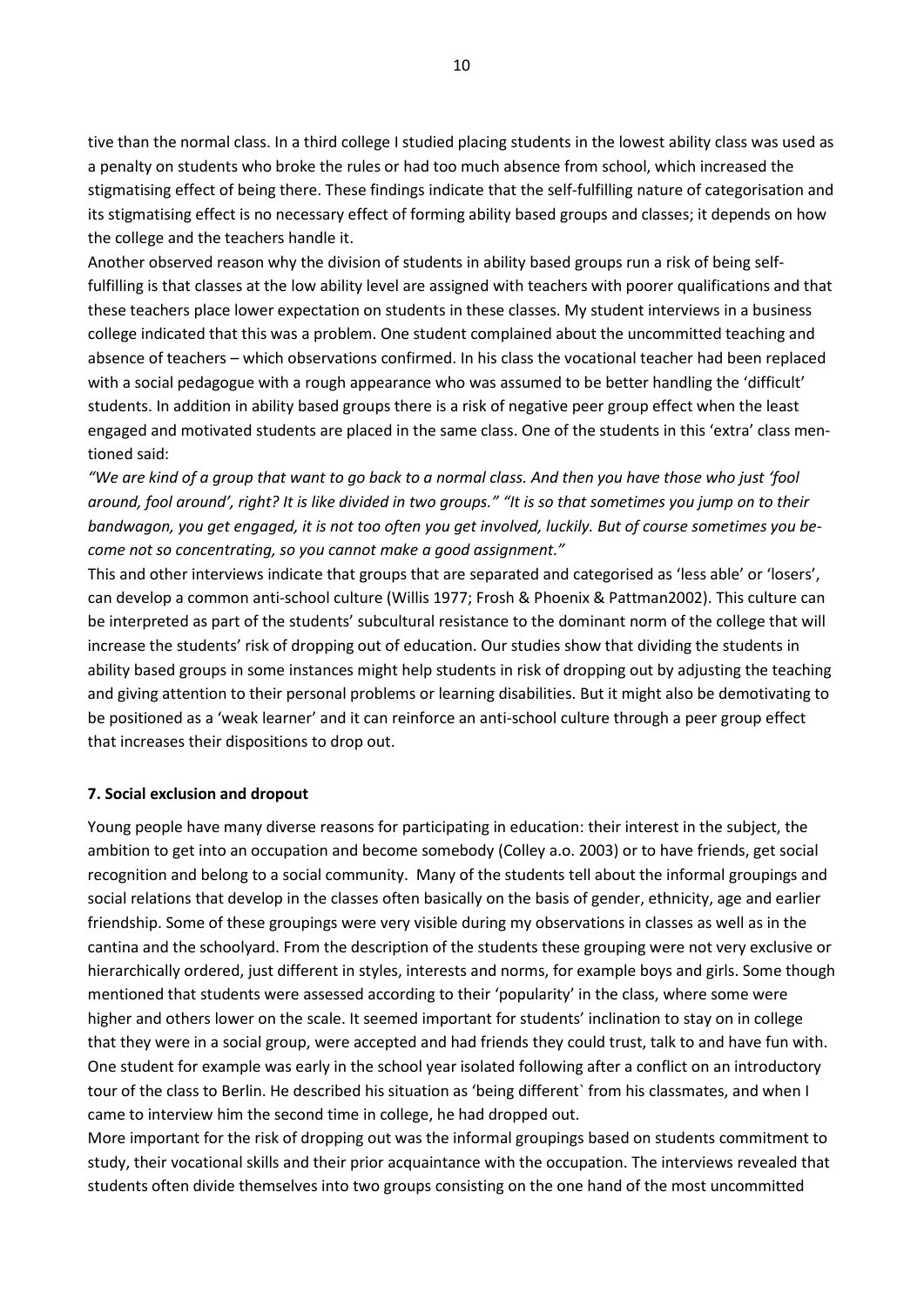students and on the other hand the most committed students, and in between a middle group that can relate to either of the two sides. A core group among the most committed are the students who already have a training contract with a company. In the other end of the class the uncertainty of finding a training placement discouraged some students from investing their personal engagement in the course. One student in a mechanic programme said:

*"There are those who really don't care and those who do. … We are a group of three or four students who have chosen to beg off all the fun of the fair and we try to take it as serious as possible. … I have announced from the beginning whom I wanted to work with and whom I didn't, and how serious I took it and they accept it."* 

He later describes how the group of committed students included one of the more unengaged students and helped him becoming engaged. In general the students express a high degree of tolerance to each other, though sometimes conflict arise when the most uncommitted students make trouble, tease and disturb the committed group. One of the committed and more mature students for example told how he nearly was provoked into a fight with en uncommitted mate, who was later on expelled for smoking hash.

The teachers often seem to accept the presence of uncommitted students in lessons, partly because the schools are obliged to keep the students. Only in the case of a serious breach of the rules are students actually expelled. However, in their teaching, teachers give priority to those students who are committed and in particular to those who have secured training places in a company and thus need to be prepared in time. At the same time, this means that students in some classes have to actively earn attention and recognition from the teachers. It is difficult for some students who do not have a training place in a company and who are undecided about their choice of course to motivate themselves in their struggle for the teachers' attention. These students can instead become attracted to the company of the uncommitted students in the class. There are indications that the social dynamics of these groupings can increase the risk of dropping out of some of the most uncertain students. Becoming involved with the group of unengaged students can strengthen their dissociation with the teaching and the rest of the class.

In some cases the interviews, like the one above, showed that students don't always accept it when teachers try to mix the students in groups across their informal grouping. The committed students don't want to waste their time and energy on the student who are not engaged.

In addition the students with few resources, who group together as uncommitted students, run a risk of receiving only negative attention from the teachers and the institution. If they themselves form a group of uncommitted students and at the same time are categorised as uncommitted by teachers and other students, this can become a self-perpetuating process of marginalisation that ends up with them dropping out. Thus the process of dropping out can also be a result of processes of in- and exclusion in the informal groupings of the students and the social positions and identities that they convey. My interviews indicate that the institutional selection carried out by the teachers and the college could in some cases reinforce the informal exclusion processes among the students, and in some cases oppose them. This is confirmed by other researchers, for example of teachers intervening to neutralise a polarised racialist discourse in group of students in a vocational college (Hansen 2010).

#### **8. Discussion and conclusion**

The paper has examined students´ dropping out of vocational colleges as a result of various selection and exclusion processes. First of all the high dropout rates from Danish VET programmes should be seen in the context of the social selection that takes place during recruitment to the two different tracks of higher secondary education. The students with the least resources to complete an education end up in VET, while the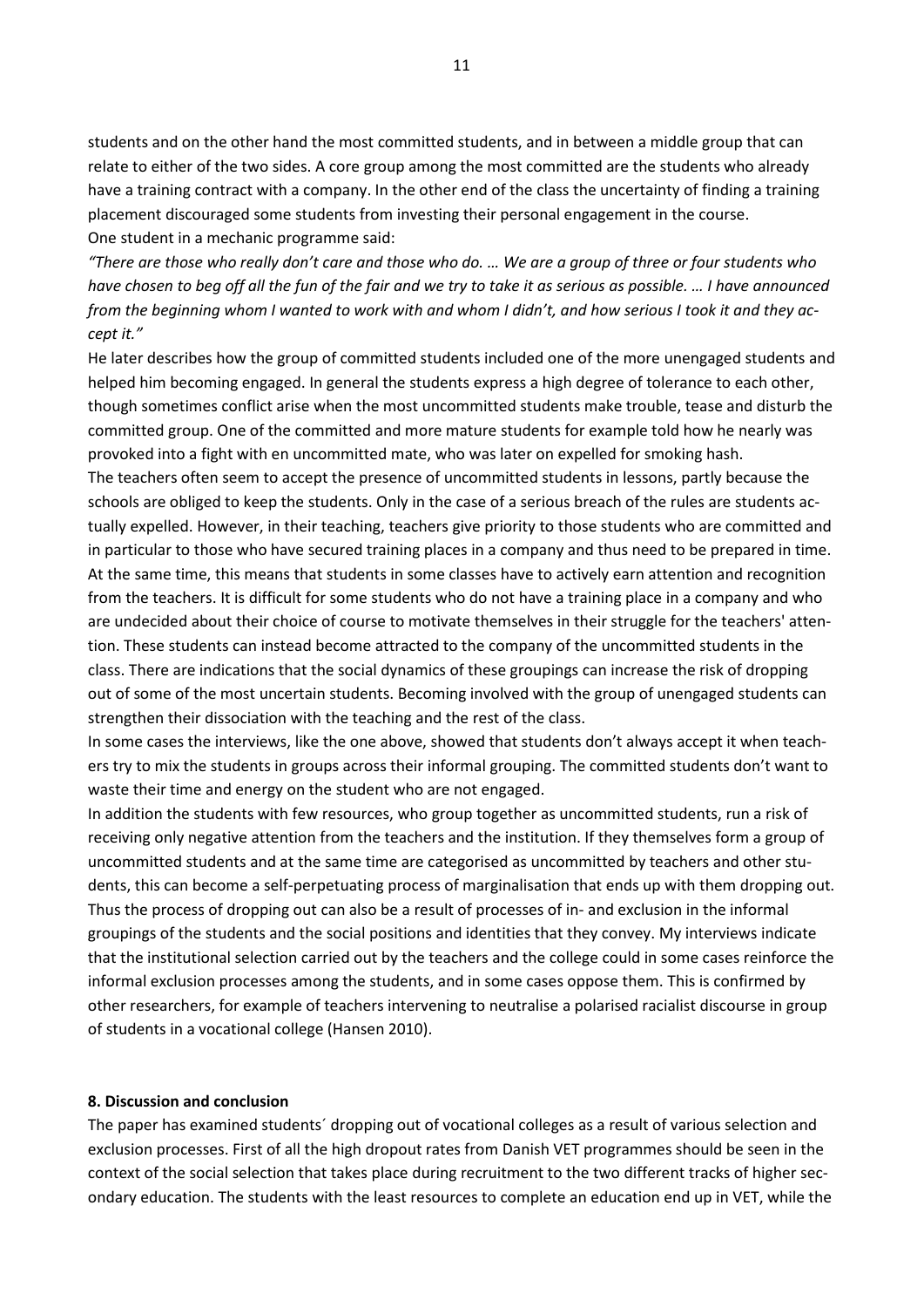students who have more resources find their way to the Gymnasiums – general upper secondary education. At the same time, an increasing number of students per youth cohort are enrolling in the Gymnasiums, including a proportion of committed students who would previously have opted for VET. Moreover, a number of students who would previously have gone directly into the labour market after compulsory schooling are now entering VET. The opportunities are much more limited today for unskilled youth to enter a labour market where *"working-class kids get working-class jobs"* in the words of Paul Willis (1977). Due to the active labour market policy they are now obliged to continue in education and training. It is the government's policy that 95% of all young people complete an 2-4 year education programme after compulsory schooling, and that responsibility mainly falls in the vocational colleges. On the one hand, VET schools are expected to socialise and keep a large group of students with poor resources, and on the other hand they are expected to supply a qualified workforce for a strongly competitive labour market. The contradictory nature of this situation for colleges is one of the driving forces behind the internal institutional selection processes of students in the colleges, which leads to some students dropping out. My fieldwork showed that students are often divide themselves into three groups consisting of uncommitted students at one end and committed students at the other, with a middle group that the other groups jostle over. The students themselves form groups according to their commitment to the course and according to their prior learning and knowledge of the occupation. The students with few resources who group together as uncommitted students get only negative attention or none at all from the teachers and the institution. If they independently form a group as uncommitted students and at the same time are categorised as uncommitted by teachers and other students, this can become a self-perpetuating marginalisation that ends up with them dropping out.

The institutional selection of students also takes form of two weeks of assessment of prior learning (and 'attitudes' in the words of a student) at the start of their basic training. Schools use this to divide the students into ability based groups according to their level of qualification, ambition and "attitude". VET schools have been required by education policy to split students up into different levels in order to lower the dropout rate. However, the effects can be ambiguous. One the one hand teaching can be more targeted and effective and accommodate the different learning needs and rates, when students are divided into different levels depending on their prior qualifications. It can prevent the least qualified students from feeling inadequate compared to the more experienced and committed students and thus stop them from losing their self-confidence. By learning together with other students on the same level they can be in a community of people with similar abilities and feel academically competent.

On the other hand however, sorting students according to ability can also increase inequality by exposing the students who are in a lower-level group to lower expectations from the teachers and the institution than students on a higher level. The division can also contribute to negative "peer learning", whereby uncommitted students reinforce each others' norms and develop an "anti-school" culture (Willis 1977; Dolby a.o. 2004). This might set in motion self-perpetuating processes of institutional selection, social exclusion and sub-cultural resistance, whereby students adopt the institution's categorisation and develop communities on the basis of resistance to school and teaching (Frosh & Phoenix & Pattman 2002). In other words the institutional selection encourages a sub-cultural self-selection that might lead to students dropping out. Institutional categorisation and selection thus becomes a self-fulfilling prophecy as it has a stigmatising effect, when the students themselves and their surroundings see them as "weak" and uncommitted and treat them accordingly. Our interviews show several indications of this.

The dropout of students can be seen as an unintentional result of a series of different institutional and market-based selection processes. Young people complete their basic schooling with different results and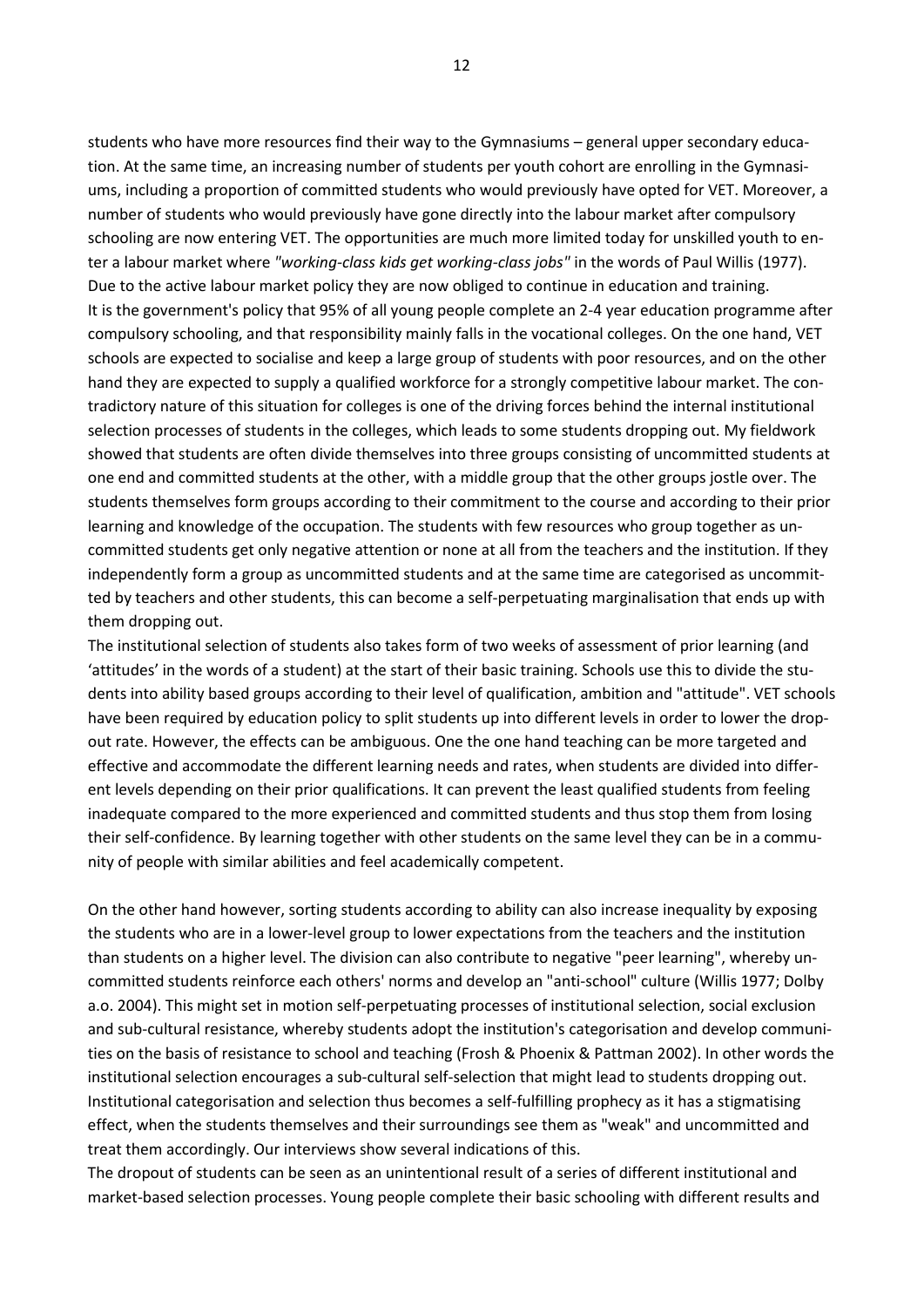experiences, which to a large degree reflect their parents' social and economic situation. These results and experiences form the basis for the selection of students to the two educational tracks, with students with fewer resources entering VET. As described, this sorting and selection of students can have a positive effect in that they can participate in their education with challenges that are on a suitable level, allowing them to complete their course. VET programmes based on the dual system function as a "safety net" for the students who are not oriented towards academic forms of education. Furthermore, the basic school-based training in particular can provide extra support to undecided and uncommitted students who need more time and other forms of teaching than the focused students. However, as shown, selection and sorting can also have unintentional negative effects. Students dropping out can be a result of self-perpetuating processes of institutional selection of colleges, social exclusion from student communities and sub-cultural selfselection. These kinds of processes are, however, not automatic or a causal result of the students´ social background. On the contrary, they can be seen as arising from a certain context and from students' own interpretation and strategies with regard to the education system's division and categorisation. In interviews it was found that students on the whole regard division into ability based classes as positive and in line with their own grouping and mutual categorisation. At one vocational college, the placing of certain students in basic training with special needs support was perceived as positive. The students felt that the people in this class group received extra attention and a more flexible framework in which to develop (Tanggaard 2011). By contrast, at another school students perceived this as de-motivating, among other things because the special needs class was used to penalise rule-breaking and got less support from the teachers compared to the normal classes. This fits in with a comparative study of VET programmes, in which Preston and Green (2008) have pointed out that there is no definite link between how VET programmes are organised and the social inclusion and exclusion of students.

The impact of the education system's institutional selection depends on the way colleges, teachers and students interpret and manage it. Therefore, the challenge for politicians, heads and teachers is to achieve positive effects from allocating students to different levels while limiting the unintentional, negative, selfperpetuating effects. This can hardly be achieved through general political implementation of general measures nominated to be "best practices". Such measures and practices can have quite different effects in different contexts because dropout rates are a result of a complex interaction of many different factors in a local context over a period of time.

Today, the emphasis in education policy is on improving retention by seeking best practices and benchmarking colleges and steering them via funds and economic incentives. The schools are measured and rewarded on the basis of specific, politically selected indicators, which schools are prompted to optimise using economic incentives. This can induce schools to focus on the selected indicators rather than develop a comprehensive professional understanding of the students' diverse situations. And it can encourage schools to focus on the financial rather than the pedagogical aspects.

Furthermore, history shows that this type of policy carries the risk of creating just as many problems as it can solve. Behind the measured indicators for dropout rates are not just one, but several, complex problems, which are often also contradictory in their nature. It is not likely that they can be solved by standardised measures defined by education policy on the national level. Measures to reduce dropout rates applied in one place in the system bear a risk of increasing problems in another place (Jørgensen 2008). Individualisation of the courses might increase retention of some students but might make others drop out. The dropout problem is complex and raises a number of dilemmas for politicians, colleges and teachers. A true dilemma has no solution, but if it is acknowledged, it can be overcome by rethinking the problem and its causes.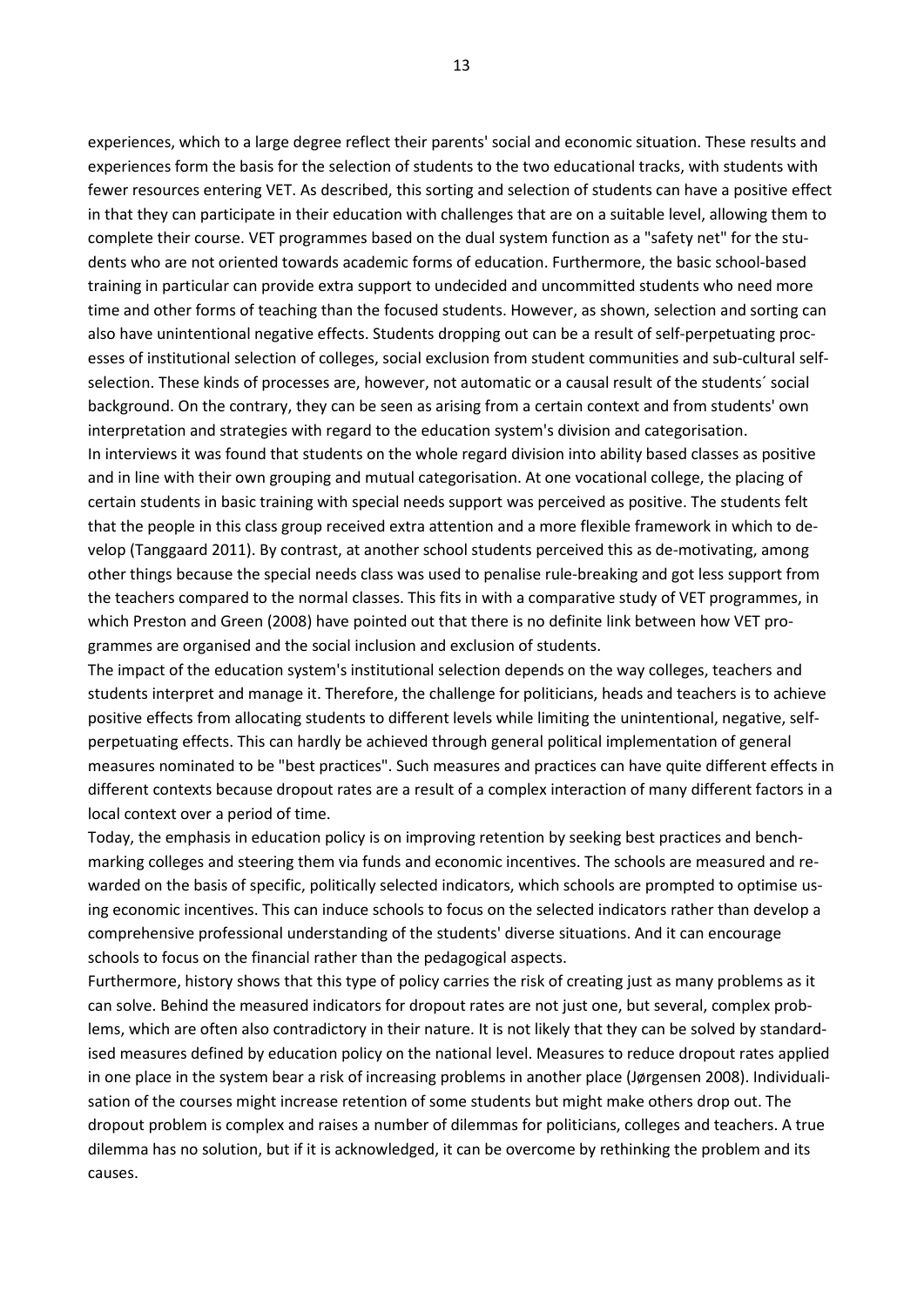#### **Litterature**

Andersen, Dines 2005: 4 år efter grundskolen – 19-årige om valg og veje i ungdomsuddannelserne. AKF Forlaget Andersen, Torben M & Michael Svarer 2007: *Flexicurity-Labour Market Performance in Denmark*, CESifo Economic Studies; Sep 2007; 53, 3; pg. 389

- Alexander, K. L., Entwisle, D.R. & Kabbani, N.S. 2001. The dropout process in life course perspective: Early risk factors at home and school. *Teachers College Record*. Vol. 103, No. 5, 760-822.
- Ari Antikainen and Juha Kauppila 2002: Educational generations and the futures of adult education: a Nordic experience, *International Journal of Lifelong Education*, vol. 21, no. 3 (may–june 2002), 209–219
- Brown, Rikke & Arnt Louw Vestergaard & Noemi Katznelson 2011. *Ungdom på erhvervsuddannelserne, Delrapport om valg, elever, læring og fællesskaber*. *[Youth in Vocational Education]* Odense. Erhvervsskolernes Forlag.
- Breen, Richard 2005: Explaining Crossnational Variation in Youth Unemployment Market and Institutional Factors, *European Sociological Review* 2005 21(2):125-134.
- Colley H., James D., Tedder M. & Diment K. (2003) Learning as becoming in vocational education and training: class, gender and the role of vocational habitus, *Journal of Vocational Education and Training*, 55(4): 471 – 98
- DCUM, Dansk Center for Undervisningsmiljø 2006: Analyse af frafald på erhvervsuddannelserne og social- og sun dhedsuddannelserne, Undervisningsmiljøet som underliggende fokus, København. DCUM.
- Dolby, Nadine & Greg Dimitriadis & Paul Willis (Eds) 2004. *Learning to Labor in New Times*. New York: Routledge Farmer. 2004.
- Dwyer, Peter & Johanna Wyn 2001: *Youth, education and risk: facing the future*, Routledge
- Finn, J.D. (1989). Withdrawing from school. *Review of Educational Research*, 59,: 117-143.
- Furlong, Andy & Fred Cartmel 1997 *Young People and Social Change: Individualization and Risk in Late Modernity.* Buckingham: Open University Press.
- Evans K. and B. Niemeyer (eds.), 2004. *Reconnection – Countering social exclusion through situated learning*, Kluwer Academic Publishers
- Frosh, Stephen & Phoenix, Ann & Pattman, Rob. 2002 *Young Masculinities: Understanding Boys in Contemporary Society*. Gordonsville, VA, USA: Palgrave Macmillan.
- Gangl, Markus 2001: European patterns of labour market entry A dichotomy of occupationalized vs. nonoccupationalized systems? I *European Societies*, Vol 3, nr 4, 2001: 471–494
- Giddens, A. 1991. *Modernity and Self-identity*. Cambridge. Polity Press.
- Hansen, Rasmus Præstmann 2010. *Autoboys.dk - en analyse af maskulinitets- og etnicitetskonstruktioner i skolelivet på automekanikeruddannelsen.* PhD dissertation. Københavns Universitet.
- Hanushek, Eric A & Ludger Wößmann 2006. Does Early Tracking Affect Educational Inequality and Performance? Differences-in-Differences Evidence across Countries. *Economic Journal* 116 (510): C63–C76.
- Heinz, Walter R 2001. Transition discontinuities and the biographical shaping of early work careers; i *Journal of Vocational Behavior.* 60, 220-240.
- Hodkinson Phil & Martin Bloomer 2001: Dropping out of further education: complex causes and simplistic policy assumptions, *Research Papers in Education* 16(2) 2001, pp. 117–140
- Hodkinson, Phil, m.fl. 2007. Learning Cultures in Further Education, Educational Review,59:4,399 413
- Humlum, Maria Knoth & Torben Pilegaard Jensen 2010 *Frafald på de erhvervsfaglige uddannelser. Hvad karakteriserer de frafaldstruede unge?* København AKF
- Jensen, Torben Pilegaard; Leif Husted, Anne Katrine Kamstrup, Søren Haselmann og Sebastian Møller Daugaard 2009. *Unges frafald på erhvervsskolerne. Hvad gør de "gode skoler".* AKF Working paper, København, AKF.
- Jensen, Torben Pilegaard & Britt Østergaard Larsen 2011 (in print) *Unge i erhvervsuddannelserne og på arbejdsmarkedet. Værdier, valg og forventninger*. København AKF.
- Jensen, Ulla Højmark & Torben Pilegaard Jensen 2005: *Unge uden uddannelse hvem er de, og hvad kan der gøres for at få dem i gang?* København, Socialforskningsinstituttet, publ. 05:09.
- Jæger, Mads Meier & Holm, Anders 2007: Does Parents Economic, Cultural, and Social Capital Ex-plain the Social Class Effect on Educational Attainment in the Scandinavian Mobility Regime?. *Social Science Research,* 36: 719-744.
- Jørgensen, Christian Helms 2008: Et dansk regime for overgang fra uddannelse til arbejde?. I: Jonas Olofsson & Alexandru Panican red.: *Ungdomars väg från skola till arbetsliv : Nordiska erfarenheter[young peoples transition from school to work. Nordic experiences]*.. Bd. 584 København : Nordisk ministerråd, 2008. s. 53-130
- Jørgensen, Christian Helms 2010. Frafald i de danske ungdomsuddannelser [*Dropout in Danish Youth education*]. In Eifred Markussen (Ed). *Frafall i utdanning for 16-20 åringer i Norden*. København : Nordic Council of Ministers, 2010. s. 63-90 (Te-maNord; 517).
- Jørgensen, Christian Helms (red.) 2011. *Frafald i erhvervsuddannelserne* [*dropout in vocational education*], Frederiksberg, Roskilde Universitetsforlag.